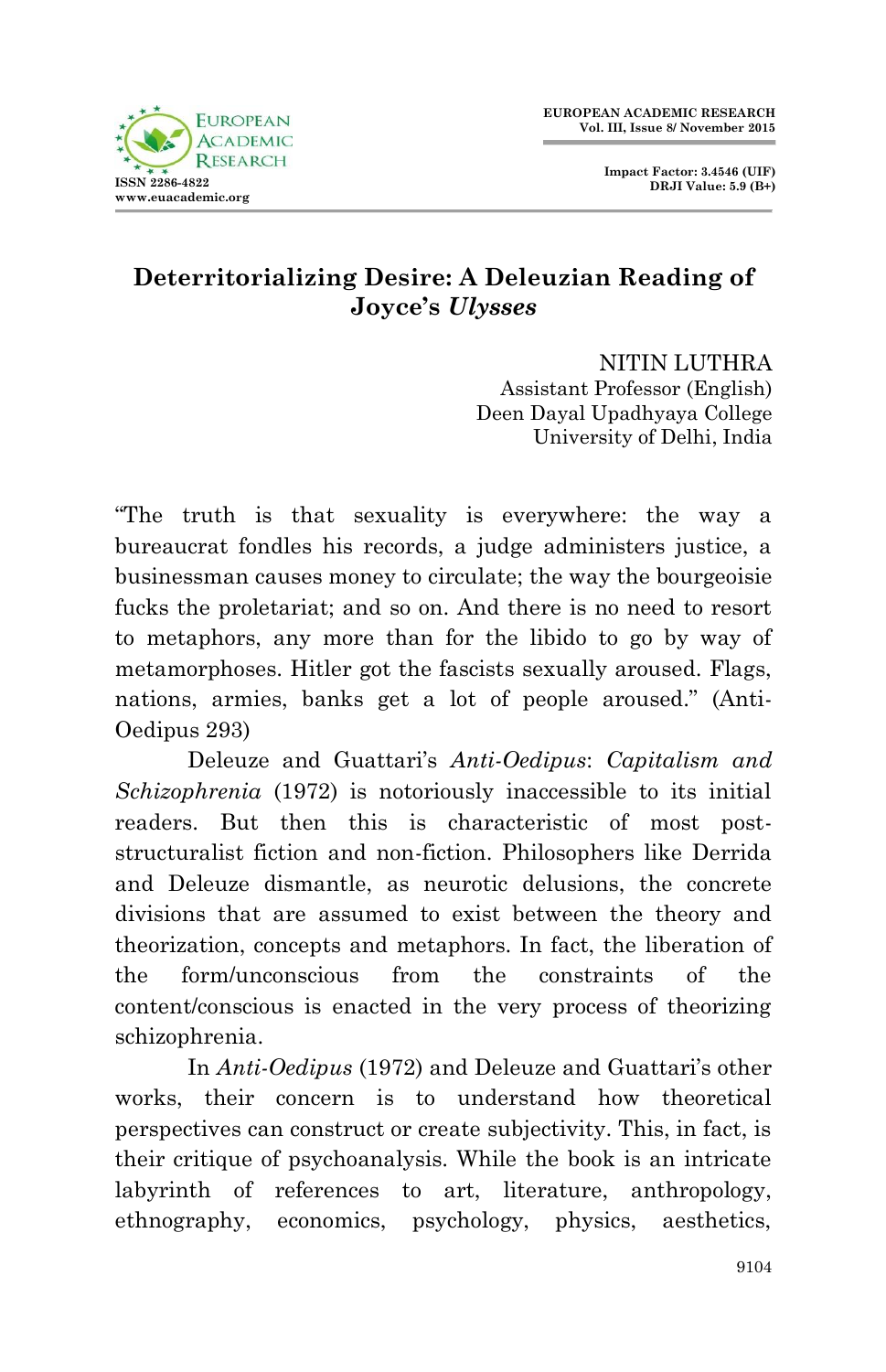mathematics, philosophy etc, the first section of this paper would attempt to read schizoanalysis as a revolutionary materialist psychiatry principally influenced by Marx, Nietzsche and Freud. The second section of the paper would try to extend the scope of the theoretical work discussed by endeavoring to show how schizoanalysis can contribute to the field of literary and cultural history. In this section the paper would try to read and analyze various planes of the Ulyssean fictional universe through the lens of schizoianalysis. Also, as regards the scope of this paper, it is more comprehensive than analytical, more speculative rather than factual.

## I

To begin with, one must contend with the writers" understanding of the originally psychiatric term "schizophrenia" which, for them, refers to one axis of the economic, cultural and libidinal dynamics of capital. It is a specific mode of psychic and social functioning that is produced as well as repressed by the capitalist economy. The other axis of this capitalist dynamics is represented by the term "paranoia" when capitalism is unable to come to terms with the process of schizophrenia it has produced, it results in madness. Thus, they call it as "reactionary and fascist". (*Anti-Oedipus* 380). In other words, Deleuzian "schizophrenia" is a socio-historic construal rather than a psychological one. Moreover, the reductive, psychiatric schizophrenia is, in fact, a consequence of the incongruity between the dynamics of schizophrenia created in a capitalistic society and the dominant institutions in that society.

In optimistic scenarios the process of schizophrenia takes the shape of viable social practices and the pleasure of unbridled, free-form human interaction. This point can be further explained by using Eugene Holland's analogy of improvisational jazz. According to him, as compared to a symphony orchestra which is characterized by a rigid and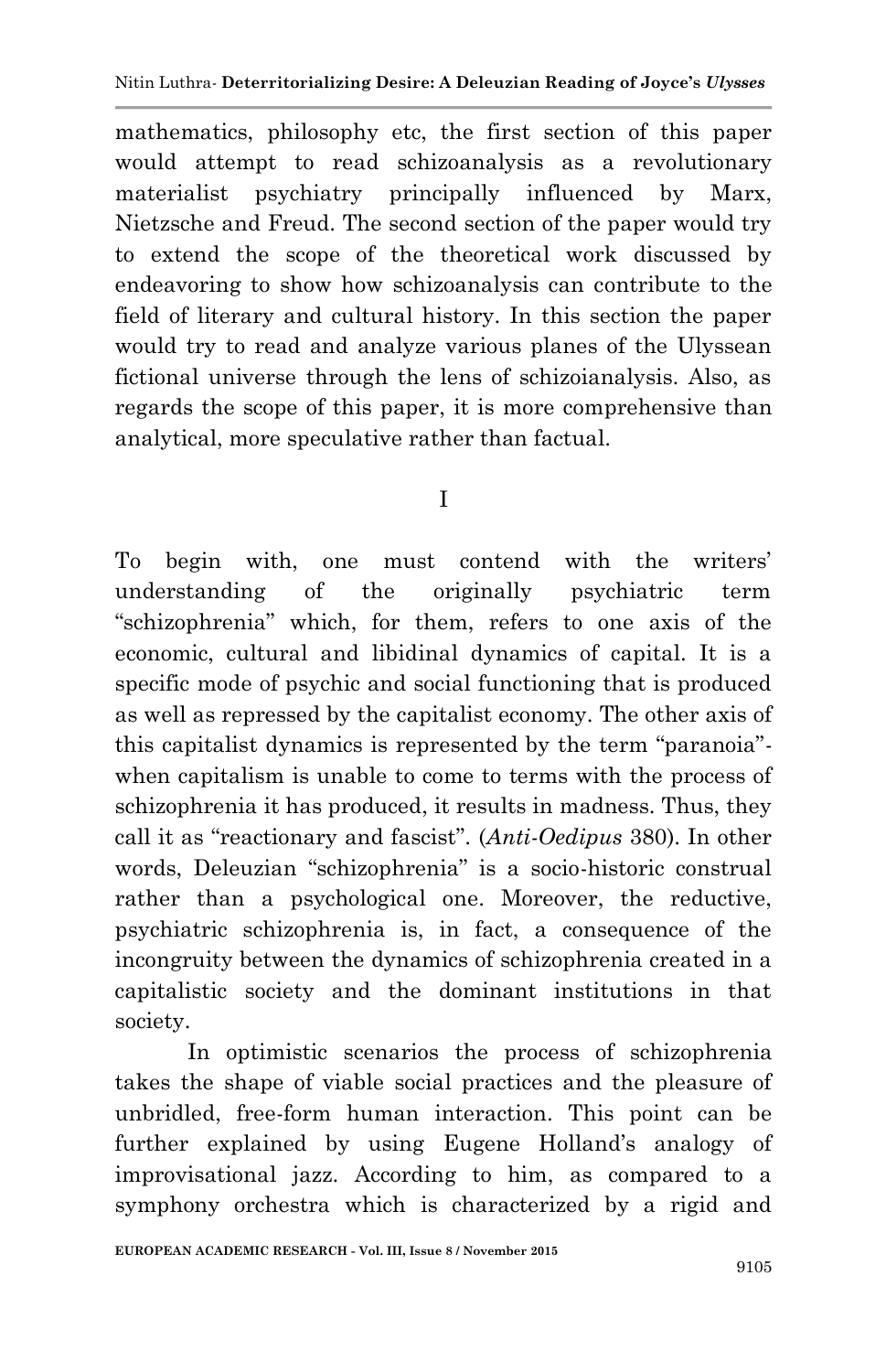intensive specialization of roles and imposition of order from outside, in a jazz performance the group organization is less rigid and interaction among the players is more dynamic and improvisational. They use a well-known melody as their point of departure but instead of slavishly imitating it, they interpret and improvise to create a novel tune (x-xi). Thus Jazz, according to Holland, represents an interpersonal as well as social ideal where capital can be used as the source for shared production and gratification in the present as opposed to reproduction of ossified power-structures.

Capitalism, according to Deleuze and Guattari, engenders schizophrenia as fluctuation in capital flows and crests and troughs of market trends substitute the stability and blithe spirit of pre-capitalist societies. It is a kind of unlimited semiosis where fixed meanings are challenged and destabilized. In fact, schizophrenia is a tendency intrinsic to capitalism as the extension of capital- both, spatial (imperialism and globalization) and psychological (marketing) also facilitates a corresponding deracination and thawing of meanings and beliefs. Adversely then, paranoia would mean absolute systems of belief with fixed meanings and rigid structures. "Against the Oedipal and oedipalized territorialities (Family, Church, School, Nation, Party), and especially the territoriality of the individual, *Anti-Oedipus* seeks to discover the "deterritorialized" flows of desire, the flows that have not been reduced to the Oedipal codes and the neuroticized territorialities, the *desiring machines* that escape such codes as *lines of escape* leading elsewhere." (Mark Seem xvii). In Deleuzian metaphysics then, schizophrenia is a revolutionary breakthrough as opposed to a psychological breakdown in the case of psychoanalysis.

Even then one has to be wary of reading schizoanalysis facilely as, in their own words, "militating in favor of an irrationalism of desire" or perfunctorily "identifying the revolutionary with the schizo". Rather, "art and science", according to them, "cause increasingly decoded and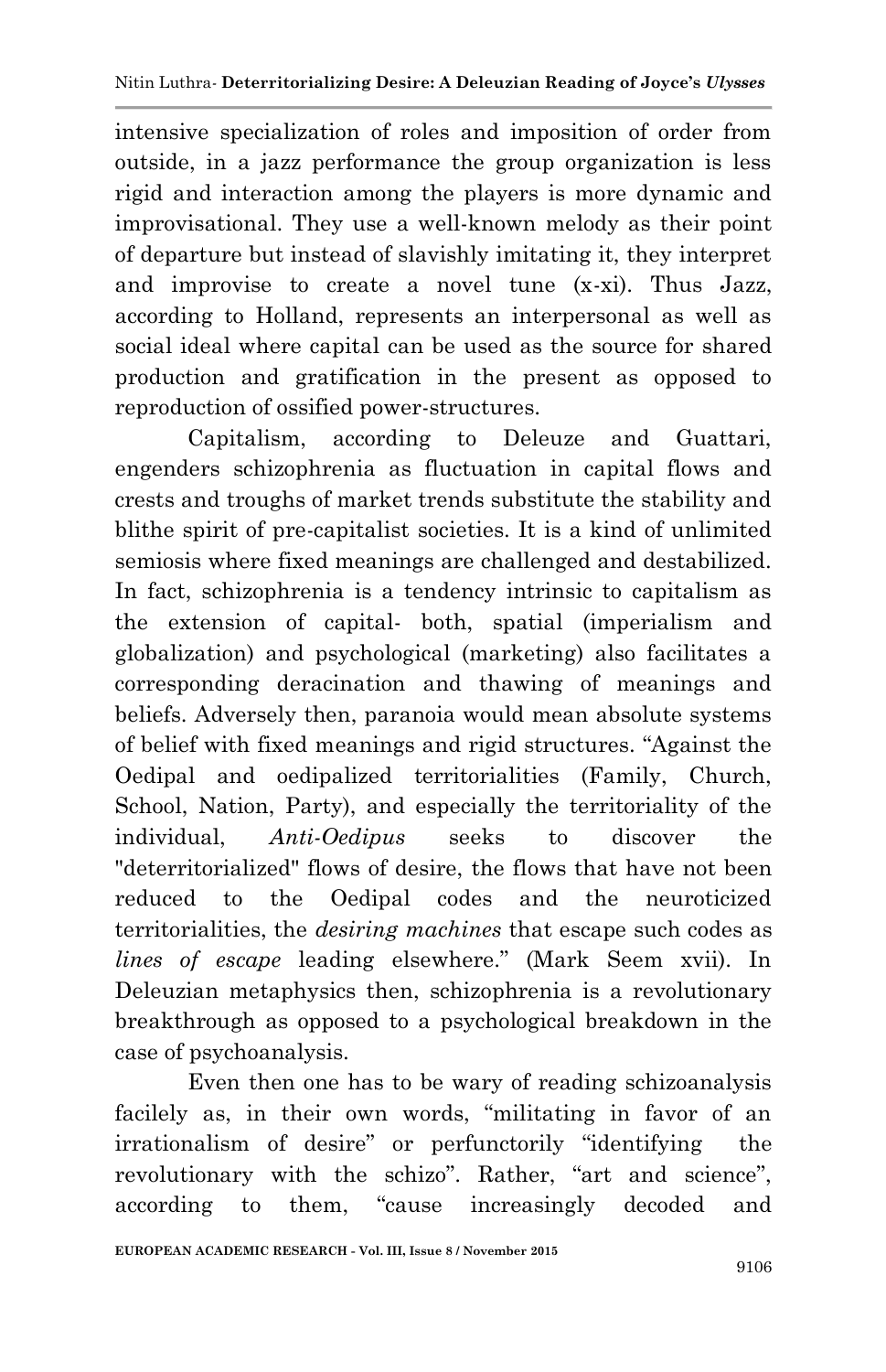deterritorialized flows to circulate in the socius, flows that are perceptible to everyone, which force the social axiomatic to grow ever more complicated, to become more saturated, to the point where the scientist and the artist may be determined to rejoin an objective revolutionary situation in reaction against authoritarian designs of a State that is incompetent and above all castrating by nature." (*Anti-Oedipus* 379). Schizophrenia thus stands for the positive potentiality of capitalism – radical ingenuity, free play and revolution. But absolutising it in any way would lead to its very contrary - to paranoia, which can be any single, all-embracing system. Rather, it is the ultimate subversion of any such systematicity. According to Mark Seem, "From paranoia to schizophrenia, from fascism to revolution, from breakdowns to breakthroughs, what is investigated is the process of life flows as they oscillate from one extreme to the other, on a scale of intensity that goes from 0 ("I never asked to be born ... leave me in peace"), *the body without organs,* to the nth power ("I am all that exists, all the names in history"), *the schizophrenic process of desire.*" (xvii).

## II

Although the fact that the collaboration (book) emerged as a result of the events of May 1968 is inexorable in understanding its political import yet my reading would concentrate on what Michel Foucault in his Preface to the 1977 English edition calls "anti-fascism" which signifies resistance to "not only historical fascism…but also the fascism in us all, in our heads and in our everyday behaviour, the fascism that causes us to love power, to desire the very thing that dominates and exploits us" (xiii). According to Eugene W. Holland, "Whether swimming against or with the historical tide, schizoanalysis carries the fight against fascism and power well beyond battles with the French Communist Party or with the state, extending it into ethical, cultural, familial, personal, and libidinal domains, in addition to the economic and the political" (ix-x). It is the exploration of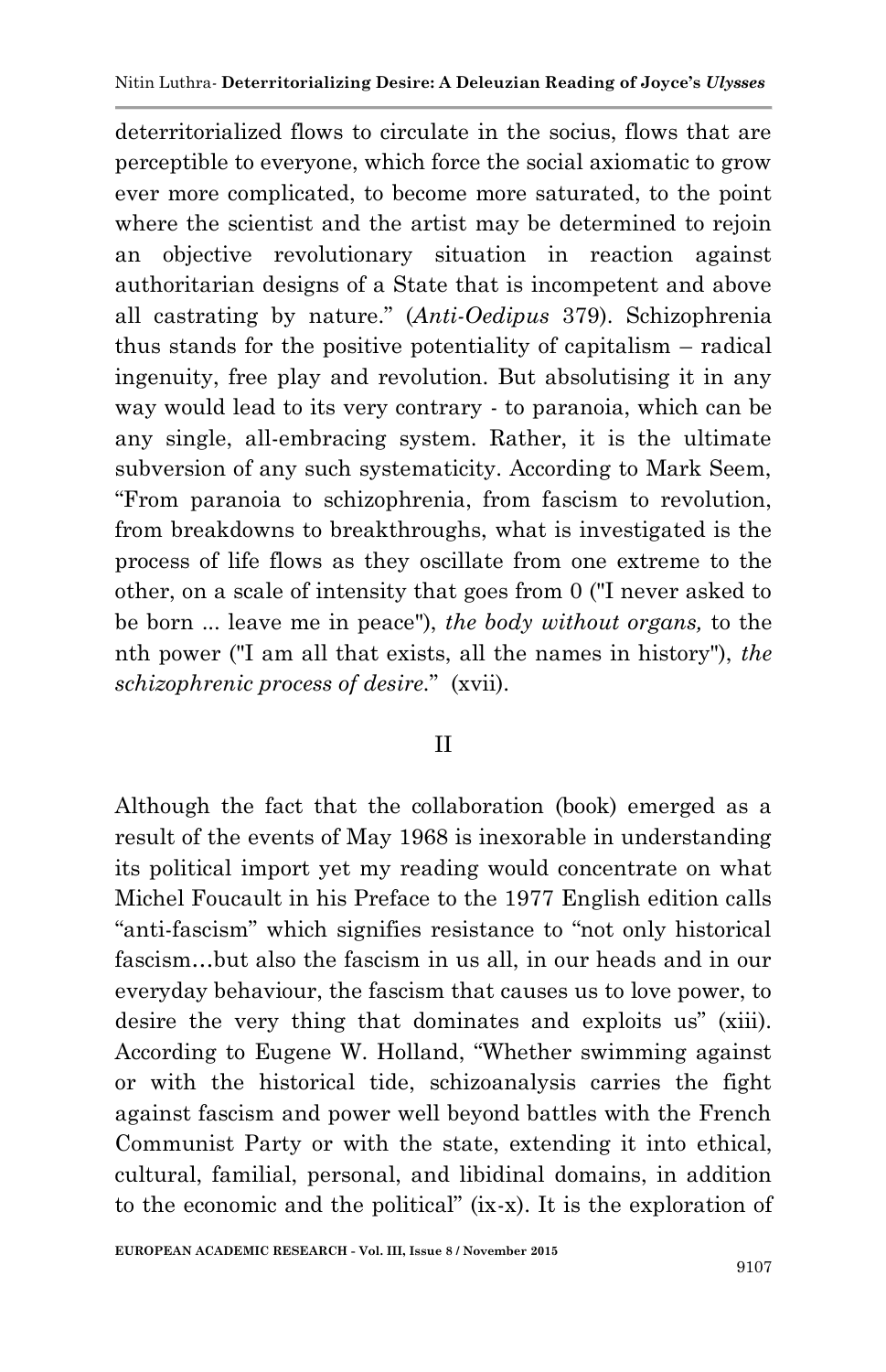the political ramifications of schizoanalysis in this extended sense that the interest of this study lies.

Deleuze's metaphysics was influenced by Spinoza's idea of a plane of immanence where all matter is made of a single substance and hence stands on the same level of existence. Joseph Valente tries to link representation and desire by venturing to offer a theoretical framework where Oedipal desire and representational meaning form two vertices of a triangular structure that forms the monad of the social organization. Both these entities are envisaged as unified and stable finalities culturally located in accordance with the third transcendental term, *phallagos* which is the governing principle that defines the social norms of truth and pleasure to be pursued (192). Deleuze and Guattari suggest preconceiving desire inversely. Generally, desire is conceptualized as re-presentational i.e a perpetual, individual lack but here, it is reformulated as a productive, ongoing "assemblage" of breaks and flows arranged across a plane of immanence whose dimensions continually rearrange themselves in accordance with developing connections and fragmentations that unfold across its surface. In this sense, desire does not perform the compensatory function of generating fantasies such as those grounding Bloom"s cross-gender identifications. Rather, it pertains to creating the unimagined in the real by continually exceeding the comparatively fixed and unified systems, sexual, textual and otherwise, which it has generated. In other words, it is not a reiteration of vertical power relations but an envisioning of horizontal, diagonal and transversal possibilities.

In *A Thousand Plateaus* (1987), Deleuze and Guattari introduce the concept of "assemblage" as something which is constructivist, possessing no organic structure or purpose, limit or telos. It does not exist as be-ing but rather as an incessant and multiple becoming. Deleuze construes reality not through the concept of identity (reality for him is a becoming rather than being); there is no good and evil but rather only circuits of relationships which are either favorable or unfavorable to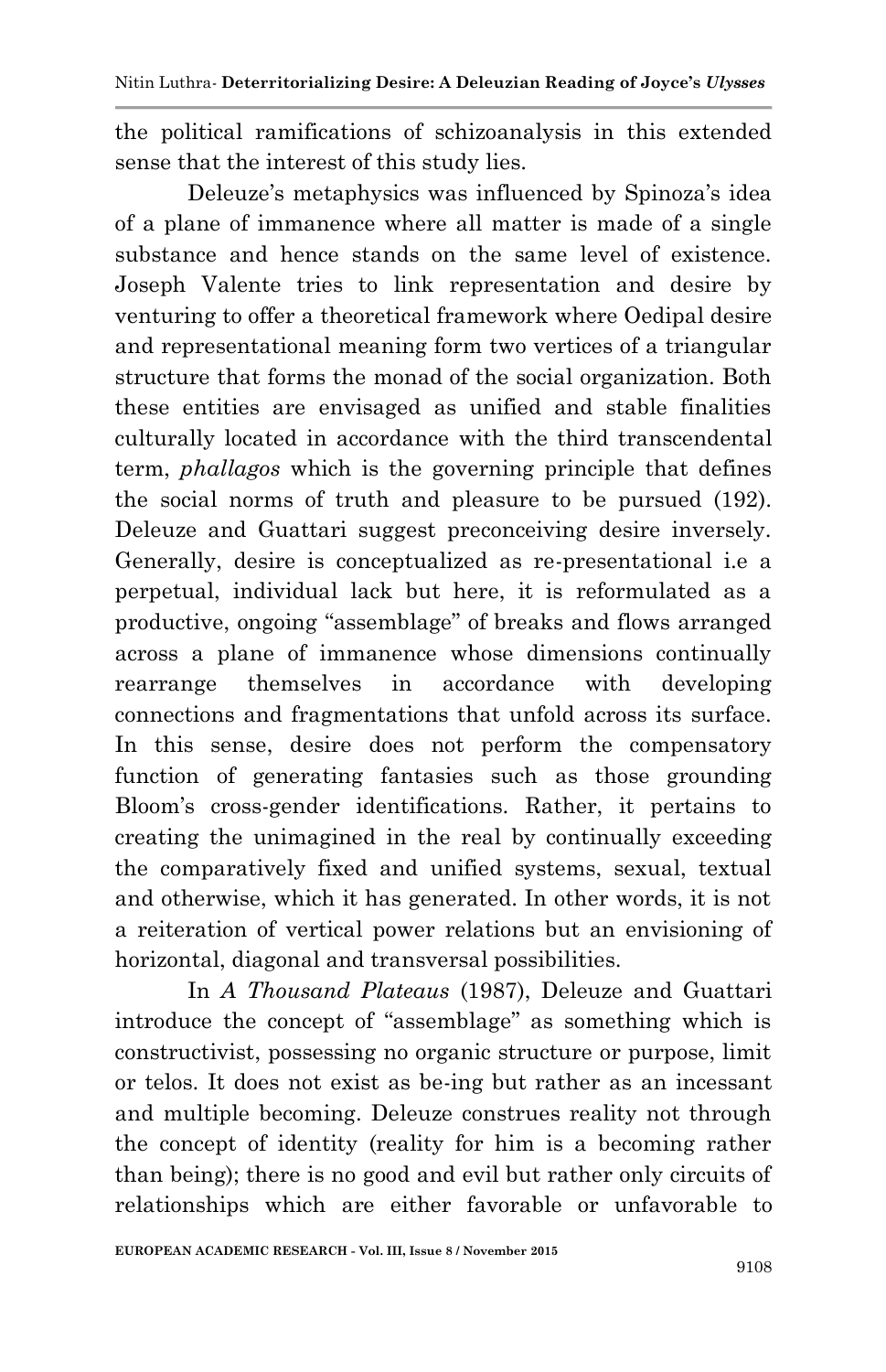particular individuals, what they call as "desiring-production" and which replaces Freud"s unconscious. In short, "*There is only desire and the social, and nothing else.*" (*Anti-Oedipus* 29). Since the production of reality and society takes place through desiring-production, history cannot be comprehended as a dialectics of class struggle, but rather through the flows and blockages of desire.

In *Anti-Oedipus*, one strand of Deleuze's enquiry is to find an explanation to the question: "Why do men fight for their servitude as stubbornly as though it were their salvation?", based in terms of desire (29). Reading Bloom's masochism in the light of Deleuze's enquiry, one can infer that individuals in a society are not simply paralyzed by the larger forces of the capitalist 'socius', operating in a state of false consciousness but are masochistically constituted as subjects through its intensive forces and as such divided. Bloom as a masochist exemplifies his relative economic disempowerment and emasculation as a foreigner and Jew in the racist subculture of Dublin and Ireland and at the same time metonymising and diagnosing the very feminization and disempowerment of the Irish male population who were subjected to British control and projected this unmanning and debility onto him as a sacrificial victim. In the "Cyclops" episode in Ulysses, J.J. comments that "every jew is in a tall state of excitement, I believe, till he knows if he's a father or a mother." (289).

James Davies points to the Catholic tradition of "blood libel" according to which Jewish blood must flow for ever on the anniversary of Christ's death as they were responsible for it. As a result, it was held that even the Jewish male menstruates and is therefore feminine (98). In the same episode, the narrator abuses Bloom calling him "One of those mixed middlings he is. Lying up in the hotel Pisser was telling me once a month with headache like a totty with her courses" (290). This sexual ambiguity is highlighted even in the description of his act of masturbation in the "Ithaca" episode: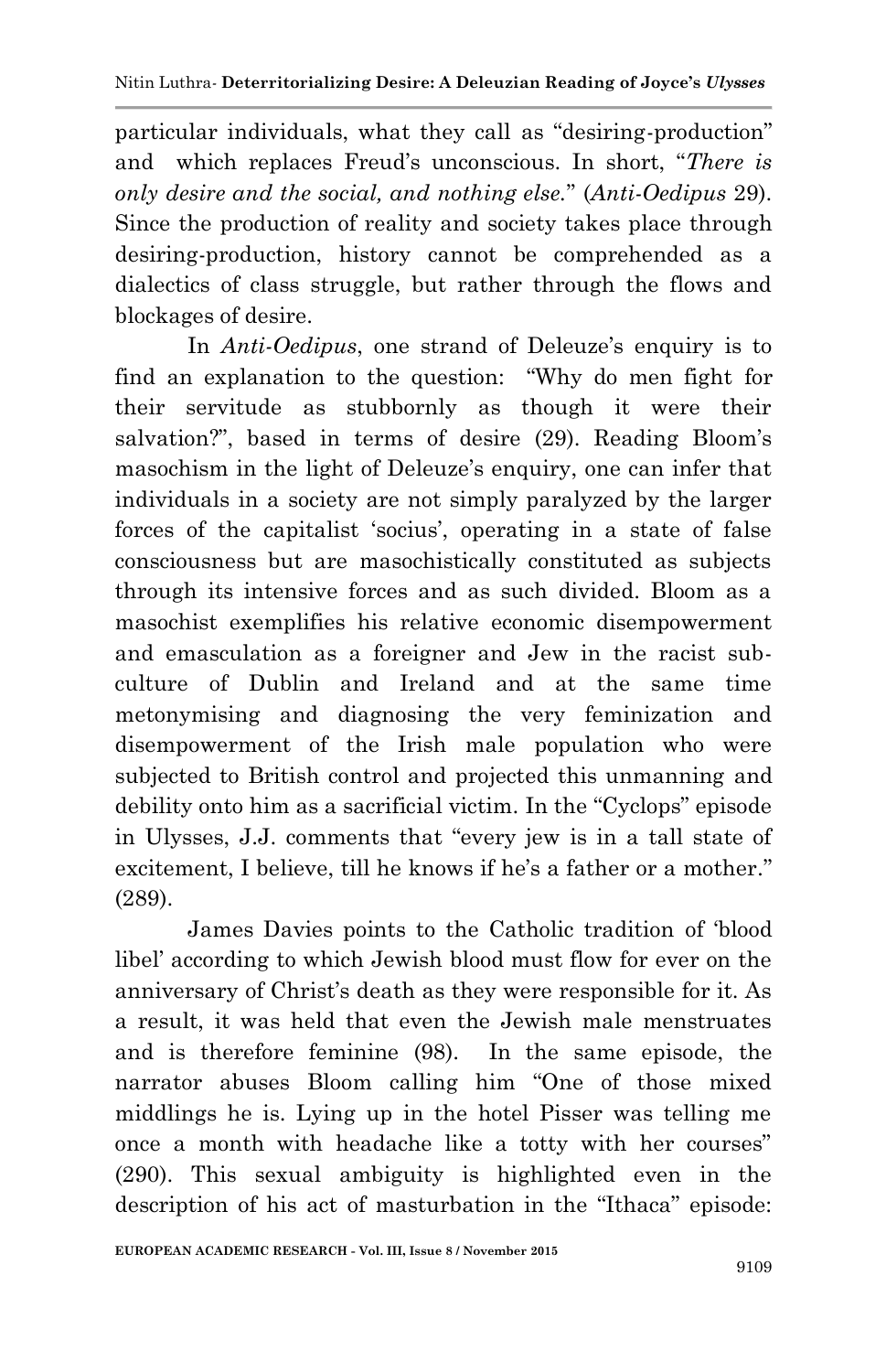"'Because of the surety of the sense of touch in his firm full masculine feminine passive active hand" (498).

Apart from social alienation Bloom"s voluntary impotence and masochism can also be seen as a means of estranging himself from Molly"s suffering at the loss of Rudy. The loss of the male successor and, the unwarranted guilt and the shame it engenders contribute to this masochistic attitude exemplified in the act of masturbation which was generally regarded as a sinful perversion in religion and society. According to Deleuze, in masochism, pleasure is postponed to prolong the positive, immanent process of desire. This is visible in Bloom"s need for self-humiliation which is given free play in his awareness and encouragement of Molly's impending sexual tryst with Boylan, later that evening. According to her, by sending Milly to Mullingar, Bloom had not just encouraged but, in fact, deliberately choreographed her act of adultery.

Either led by a strong masochistic impulse or in his endeavour to alleviate his wife's suffering, or both, Bloom attempts to put her into the masculine role of a sadistic dominatrix. Davies also points out that since the death of their son and the guilt it has produced, he can relate to Molly sexually only by seeing her in the role of a masculine dominatrix and the moment his sympathy for her returns he loses his sexual desire for her (100). In order to initiate her into masochism he introduces her to books such as *Ruby: The Pride of the Ring* - with its "Fierce Italian with carriagewhip" (53), James Lovebirch's *Fair Tyrants* with "the part about where she hangs him up out of a hook with a cord flagellate" (557) and Sacher Masoch's *Tales of the Ghetto* (199).

In *Masochism: An Interpretation of Coldness and Cruelty*, Deleuze points out that the dramatic enactment of ritualized cruelty in a masochistic exercise is based on various rites of passage - primarily, the rites of regeneration and rebirth, performed in traditional societies. It is this regeneration which Bloom strives to attain through the mythical body of Molly – the rebirth of his lost son (familial),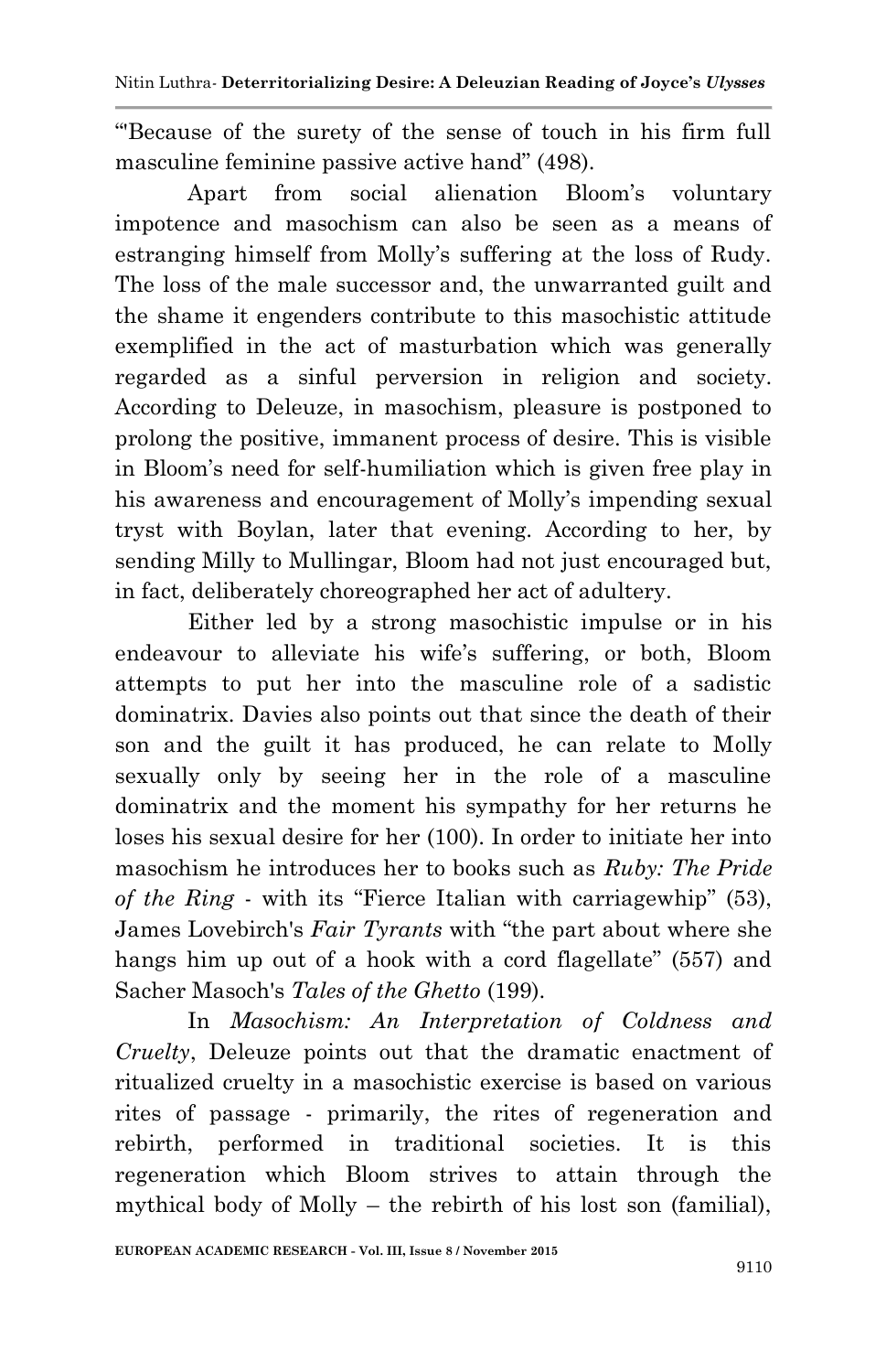the renewal of his sexual relationship with Molly (libidinal), his own rebirth (personal) and the revival of Ireland (political).

According to Deleuze and Guattari, "Schizophrenia or desiring-production is the boundary between the molar organization and the molecular multiplicity of desire" (*Anti-Oedipus* 102). As opposed to the coldness, negativity and the stasis of the masochist, there is the positive self-assertion of Molly. Molly is completely disappointed with Boylan"s indifference towards her feelings and his complete unwillingness or disability to admire her. "Desire does not express a molar lack within the subject; rather, the molar organization deprives desire of its objective being." (*Anti-Oedipus* 27). Boylan's absolute incorporation by the "molar line" makes him treat Molly as a commodity, slapping her on the backside just as breeders in a cattle market slapped "a palm on a ripemeated hindquarter" (49). In contrast to Boylan"s brutishness, in "Penelope" Molly recognises Bloom"s "molecular" potential for becoming woman: "I liked him because I saw he understood or felt what a woman is" (578). Thus, in the character of Molly, we see a transcendence of the oedipal constraints of Irishness, Jewishness etc. Rather than the blockage of the flow of desire in the case of Bloom, a perpetual deferral of pleasure, in the case of Molly we see an abundance and unbridled flow of desire.

## **BIBLIOGRAPHY**

- Davies, James. "A reading of selected writings of James Joyce in relation to the works of Gilles Deleuze (and Felix Guattari)". Ph.D thesis U of Leeds, 2005. *Google Search*. Web. 13 Oct. 2012.
- Deleuze, Gilles, and Felix Guattari. *Anti-Oedipus: Capitalism and Schizophrenia*. Minneapolis: University of Minnesota press, 1983. Print.